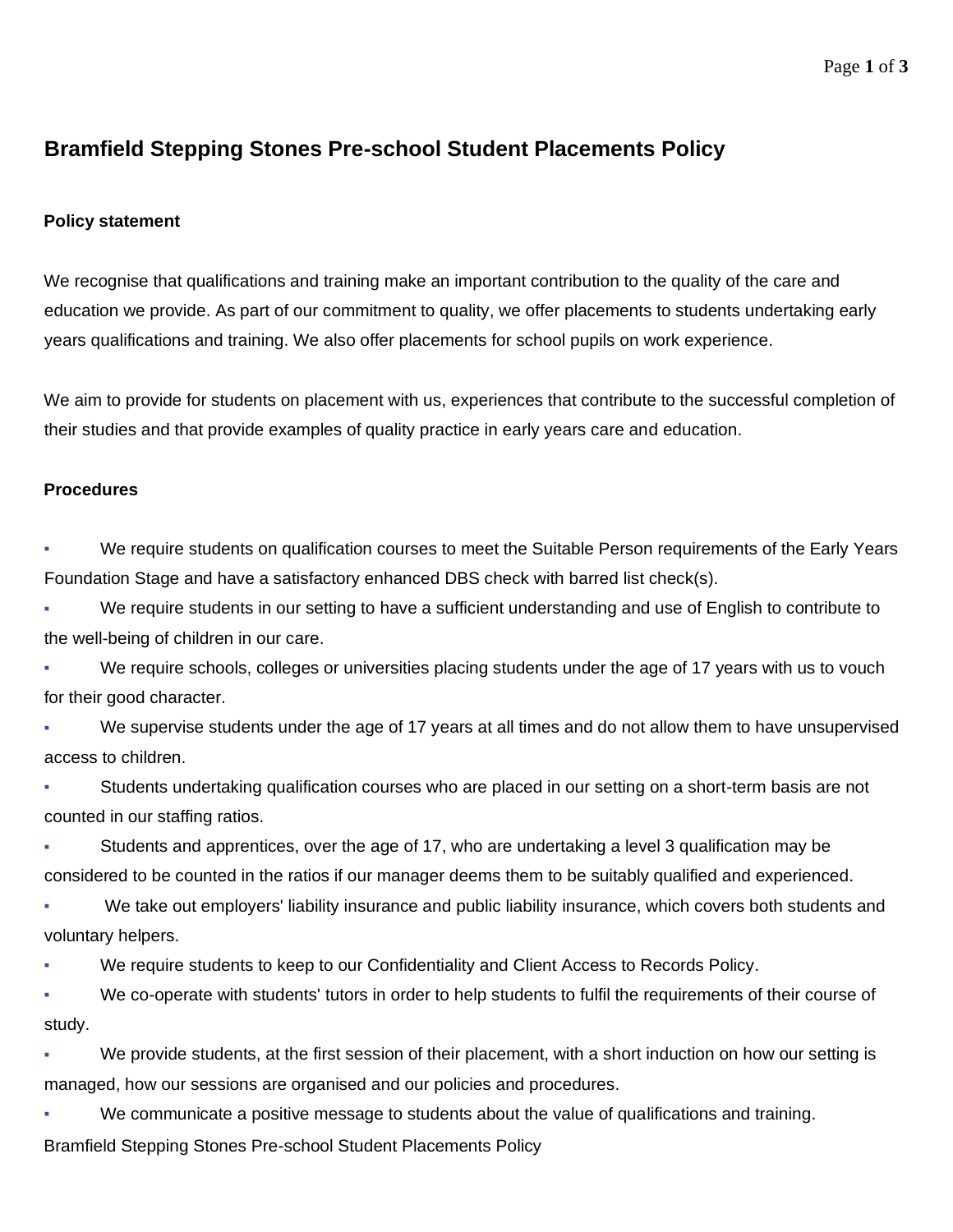▪ We make the needs of the children paramount by not admitting students in numbers that hinder the essential work of the setting.

▪ We ensure that trainees and students placed with us are engaged in bona fide early years training, which provides the necessary background understanding of children's development and activities.